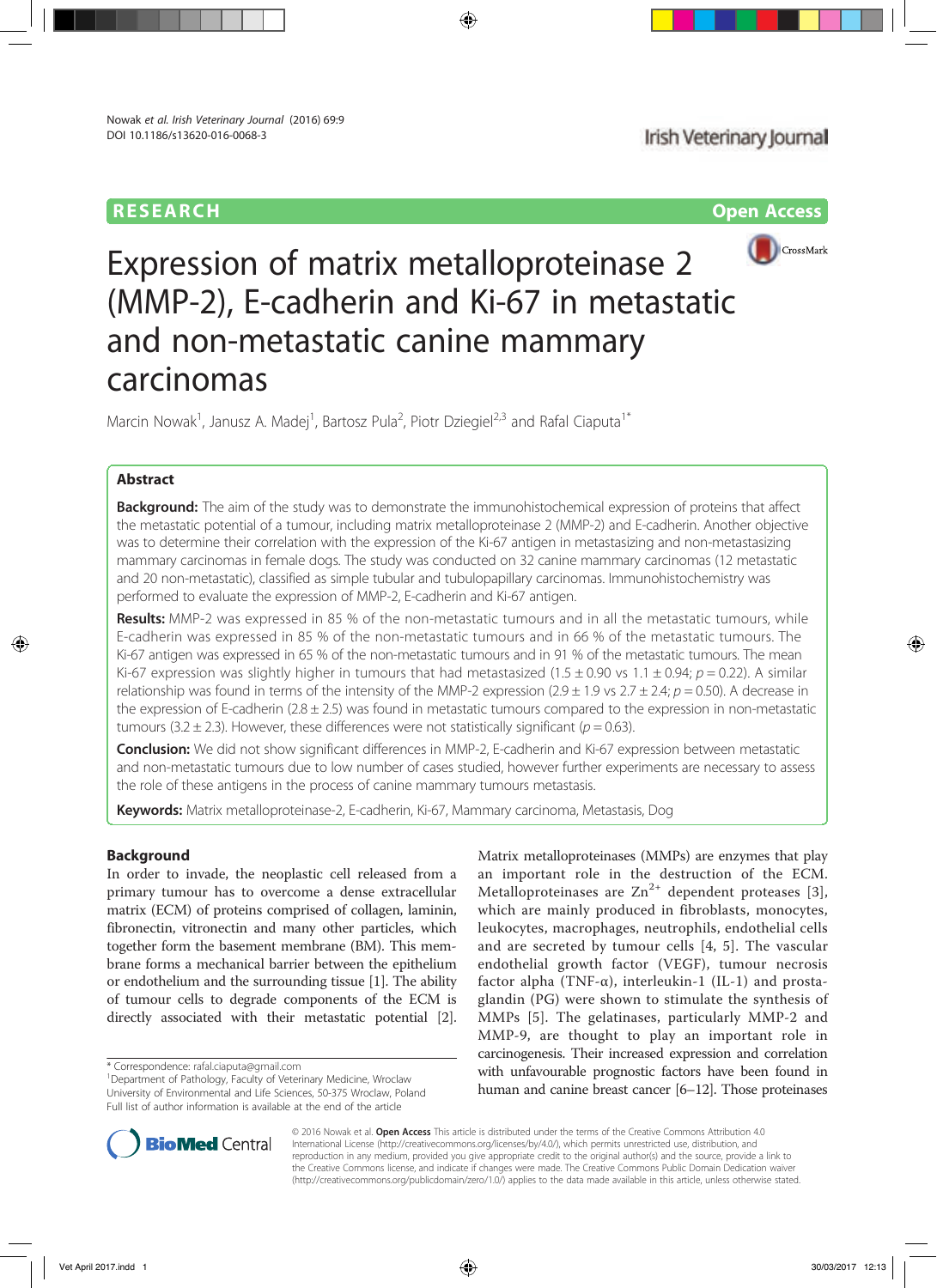lead to a breakdown of type IV collagen, which constitutes the basement membrane scaffolding, including that of the vascular endothelium. This facilitates the intravasation of tumour cells, which is an important stage of metastasis.

The mechanism through which a cell metastasizes and adheres to the target site is not fully understood. However, this process always involves the release of a tumour cell from the primary malignancy. Cells require various chemical signals (cytokines, chemokines, hormones, neurotransmitters) to begin migration. Cellular adhesion molecules (CAM), located in cell membranes, play an important role at this stage of the metastatic cascade. The level of their expression influences the strength of connections between the neighbouring cells [13, 14]. There are four main classes of adhesion molecules: cadherins, integrins, selectins and immunoglobulin-like particles. Cadherin plays an important role in the invasion and metastasis of the tumour [15]. It is a calcium-dependent transmembrane protein [8]. Three major molecules are included in this group: E-cadherin (Epithelial-cadherin), N-cadherin (Neuronal cadherin) and P-cadherin (Placental cadherin). Cadherins connect to neighbouring cells by binding to other cadherins through an extracellular N-terminal amino acid sequence of His-Ala-Val. The cytoplasmic domain of E-cadherin binds to a group of interconnected proteins, called catenins (α, β and γ). β and γ-catenins compete with one another and directly bind to E-cadherin. α-catenin, on the other hand, connects E-cadherin to actin F and α-actinin, which constitute the cell cytoskeleton [14]. Any functional disturbances in the cadherin-catenin complex (dysfunction and/or a lack of cadherin or catenin) reduce cell adhesion and disturb cellular differentiation. This leads to an increase in the invasive potential of the tumour and may support metastasis [16]. It has been shown that transfection of a murine mammary tumour cell line with E-cadherin cDNA decreases its invasiveness [17]. This underlines the importance of E-cadherin in the acquisition of a malignant phenotype of tumour cells.

The aim of this study was to demonstrate the expression (tumour cell positivity as well as expression intensity) of proteins associated with the metastatic potential of mammary gland carcinomas, i.e., MMP-2 and E-cadherin. We also aimed to determine the enhancement of their expression when correlated with the expression of the Ki-67 antigen in canine mammary carcinomas. The expression of Ki-67 can be observed already during G1 phase of the cell cycle; it increases markedly during S and G2 phases, reaches its peak level during M phase, and is absent in G0 cells. Consequently, Ki-67 is detected mostly in proliferating cells [18, 19]. Furthermore, the expression of the studied markers in metastatic tumours was compared to the results obtained from the tumours that had not metastasized.

## **Methods**

The material for the study was sampled during surgery from 32 female dogs of various breeds, 8 to 14 years old. The tumours were verified as carcinomas based on a histopathological examination according to the classification by Goldschmidt et al. [20] as simple tubular  $(n = 17)$  and simple tubulopapillary carcinomas  $(n = 15)$  (12) cases with lymph node metastasis – diagnosed based on a fine needle biopsy, and 20 cases without metastasis following a 2 year observation). In order to confirm or rule out metastasis, the female dogs were examined 2 months after the surgical tumour removal. Thoracic radiography and abdominal ultrasonography were carried out in each dog. In every case, samples from the superficial inguinal or/and axillary lymph nodes (which have not been removed during mastectomy) were obtained by using a fine needle biopsy. Those examinations were repeated every 6 months.

Formalin-fixed, paraffin-embedded tissues were freshly cut into 4-μm- thick sections and mounted on Superfrost Plus slides (Menzel Gläser, Braunschweig, Germany). The sections were then dewaxed with xylene and gradually hydrated in alcohol. The activity of the endogenous peroxidase was blocked by a 5 min exposure to 3 %  $H_2O_2$ . The sections were then boiled in a microwave oven for 15 min in an Antigen Retrieval Solution [21, 22] (DakoCytomation, Glostrup, Denmark). In order to measure the levels of the studied antigens, the following antibodies were applied for 1 hour at room temperature (RT) in the following concentrations: polyclonal rabbit anti-MMP-2 (1:100; Chemicon Millipore, Billerica, MA, USA), monoclonal mouse anti-Ecadherin antibody (clone NCH-38, 1:150; DakoCytomation), monoclonal mouse anti-Ki-67 (clone MIB-1, 1:100; DakoCytomation). All the utilized antibodies were diluted in the Background Reducing Antibody Diluent (DakoCytomation). Next, the samples were incubated (15 min, RT) with secondary biotinylated antibodies and a streptavidin-horseradish peroxidase complex (LSAB2, HRP, DakoCytomation). The 3,3'-diaminobenzidine (7 min, room temperature, DakoCytomation) served as a substrate for the reaction. All the sections were counterstained with Meyer's haematoxylin. In all the cases, controls were assessed and the specific antibody was substituted with the Primary Negative Control (DakoCytomation). Microphotographs of all the studied tumours were subjected to a computer-aided image analysis via a computer coupled to a BX53 optical microscope (Olympus, Tokyo, Japan). The set was able to record images and to analyse them digitally. The measurements were carried out using the Cell<sup>A</sup> software (Olympus Soft Imaging Solution GmbH, Germany).

The expression of MMP-2 and E-cadherin was appraised using the modified semiquantitative IRS scale according to Remmele and Stegner [12, 23]. The method takes into account both the proportion of positively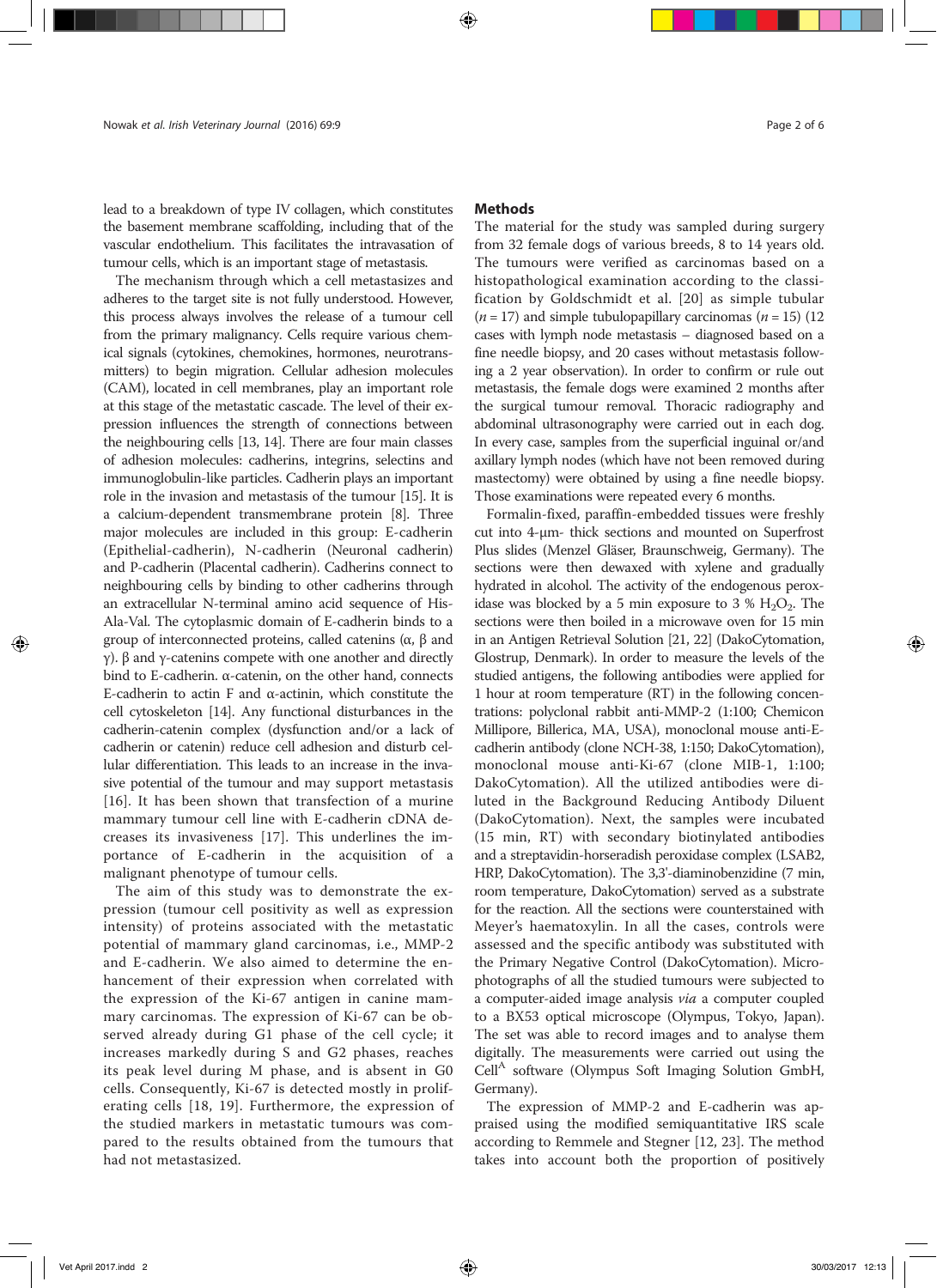stained tumour cells and the intensity of the reaction colour, while its final result represents the product of both parameters, with values ranging from 0 to 12 points (no reaction = 0 points (−); weak reaction =  $1-2$  points (+), moderate reaction =  $3-4$  points  $(++)$ , intense reaction =  $6-12$  points  $(+++)$ ). The expression of the Ki-67 antigen was evaluated quantitatively by estimating the percentage of positive tumour cells  $(0-5 % = no reaction (0 points))$ ,  $6-25$  % = weak reaction (1 point),  $26-50$  % = moderate reaction (2 points), above 50 % = intense reaction (3 points)). For purpose of the statistical analysis the final IRS scores of MMP-2 and E-cadherin, as well as Ki-67 score for particular cases were used for deriving the mean values. All the analyses were performed by two independent pathologists, and in case of discrepant results, the sections were re-evaluated until a consensus was achieved.

The results were subjected to a statistical analysis using Prism 5.0 (GraphPad, La Jolla, CA, USA). The differences between the two groups were compared using the nonparametric test of Mann-Whitney, whereas associations between the expression of the analysed markers were assessed using the Spearman correlation and Fisher exact test. The results were considered significant at  $p < 0.05$  in all the analyses. For purpose of statistical analysis the expression of studied antigens was dichotomized into low (none, low and moderate expression of studied markers) and high (intense expression) expressing tumours.

## Results and discussion

MMP-2 was expressed in tumour cells in 17 out of 20 (85 %) of the non-metastatic tumours and in all the metastatic tumours, while E-cadherin was expressed in 17 out of 20 (85 %) of the non-metastatic tumours and in 8 out of 12 (66 %) of the metastatic tumours (Fig. 1a and b). The Ki-67 antigen was found to be expressed in tumour cell nuclei of 13 out of 20 (65 %) non-metastatic carcinomas. In case of metastatic tumours 11 out of 12 (91 %) cases were positive (Fig. 1c). The results of encoded expression of the analysed markers is presented in Table 1. Statistical analysis revealed that intense Ki-67 antigen expression was associated with intense MMP-2 expression in the non-metastatic tumors ( $p = 0.03$ ) (Table 2).

Higher expression of MMP-2  $(2.9 \pm 1.9 \text{ vs } 2.7 \pm 2.4;$  $p = 0.50$ ; Fig. 2a) could be noted in the tumours that metastasized in comparison to that noted in the nonmetastatic tumours. On the contrary, the expression of E-cadherin was lower in the tumours that metastasized  $(2.8 \pm 2.5)$  compared to those that did not  $(3.2 \pm 2.3)$ . However, those differences were not statistically significant ( $p = 0.63$ ; Fig. 2b). In accordance to the observed increase of Ki-67 antigen expression positivity with metastatic potential in the analysed tumours, its average expression was slightly higher in tumours that metastasized  $(1.5 \pm 0.90 \text{ vs } 1.1 \pm 0.94; p = 0.22; Fig. 2c)$  than in



Fig. 1 Immunoexpression of studied cell markers in canine mammary gland carcinoma. a High cytoplasmic expression of MMP-2 in carcinoma cells (simple tubular carcinoma, non-metastatic). **b** E-cadherin expression was predominantly found in the membrane of neoplastic cells (simple tubulopapillary carcinoma, non-metastatic). c Expression of Ki-67 localized in tumour cell nuclei (simple tubular carcinoma, metastatic)

those that did not. The Spearman's correlations test did not show any statistically significant correlations between the expression intensities of the studied markers in the two groups of carcinomas.

Comparing metastatic and non-metastatic carcinomas, metastatic carcinomas showed lower E-cadherin expression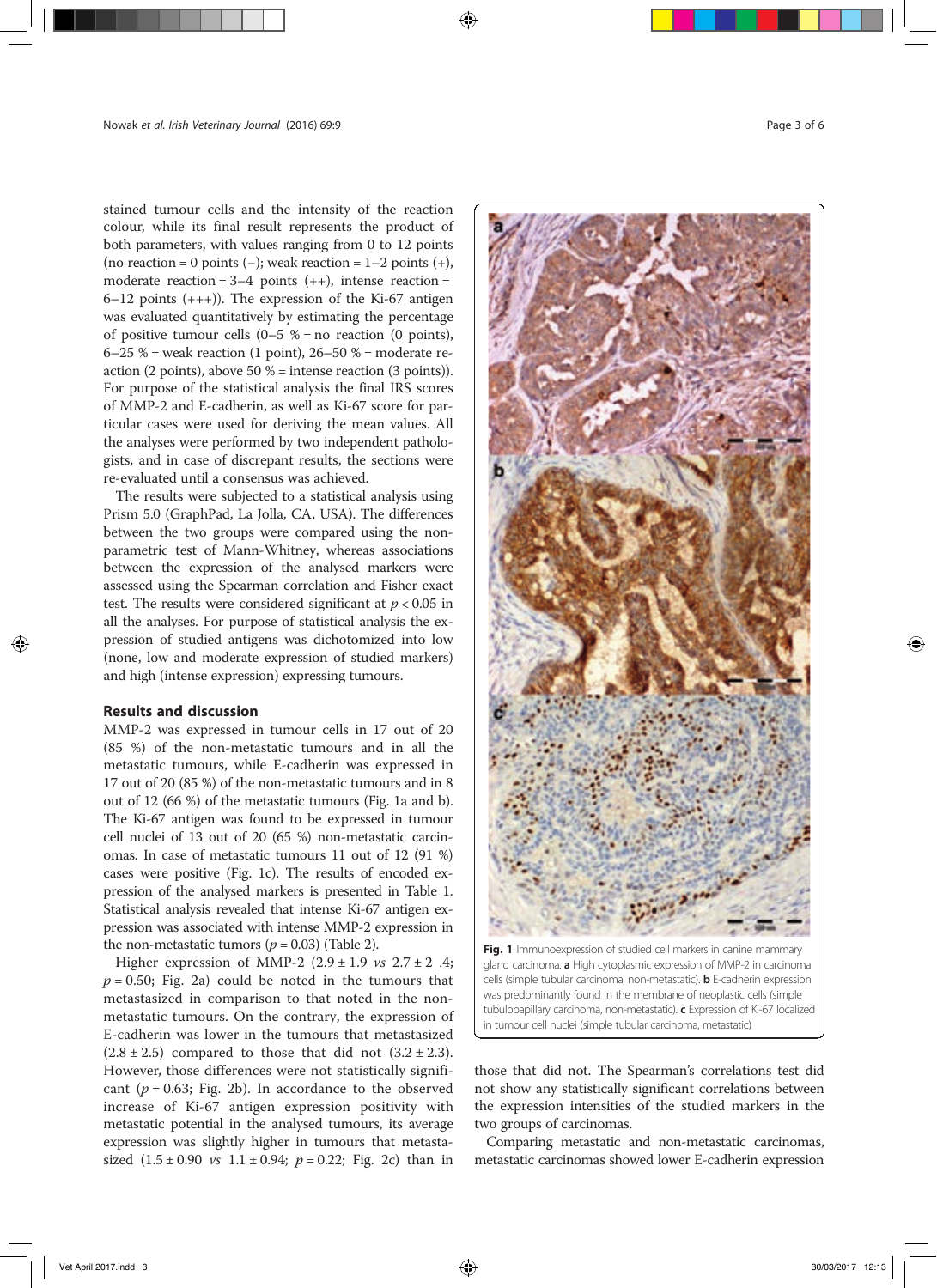|                      | Number of cases (% of cases) |         |                                       |                  |                      |                  |  |  |  |
|----------------------|------------------------------|---------|---------------------------------------|------------------|----------------------|------------------|--|--|--|
| Expression intensity | Non-metastatic MMP-2         |         | Metastatic MMP-2 Non-metastatic E-cad | Metastatic E-cad | Non-metastatic Ki-67 | Metastatic Ki-67 |  |  |  |
| None                 | 3(15.0)                      | (0.0)   | 3(15.0)                               | 4(33.3)          | 7 (35.0)             | 1(8.4)           |  |  |  |
| Weak                 | 9(45.0)                      | 6(50.0) | 8(40.0)                               | 2(16.7)          | 6(30.0)              | 6(50.0)          |  |  |  |
| Moderate             | 5(25.0)                      | 5(41.6) | 2(10.0)                               | 3(25.0)          | 6(30.0)              | 3(25.0)          |  |  |  |
| Intense              | 3(15.0)                      | (8.4)   | 7(35.0)                               | 3(25.0)          | (5.0)                | 2(16.4)          |  |  |  |

Table 1 Expression intensities of studied markers grouped and encoded according to established assessment scales

and a high Ki-67 expression. This may indicate that the greater the number of mitotic neoplastic cells in the tumour, the weaker the intercellular connections (fewer Ecadherin adhesion molecules on their surface), and the easier it is for the cells to be released from the tumour. However, in our study, the observed trend did not reach statistical significance. Nevertheless, similar findings were demonstrated in a study of more than 100 women with breast cancer [14]. In that study, there was a complete loss of expression of E-cadherin in 64 % of lobular carcinomas and 19 % of ductal carcinomas. In our study, E-cadherin was not expressed in 34 % of metastasized and in 15 % of non-metastasized tumours. Interestingly we found that intense expression of MMP-2 was associated with intense Ki-67 antigen expression in the non-metastasizing tumours. Two explanations of this phenomenon are possible. First, these tumours may be regarded as being resected in direct preinvaseve state in which case the loss of E-cadherin expression could be the next step in acquirement of invasive properties. Secondly, this may be a random non-significant finding due to small sample size. Nevertheless, further analyses on larger cohorts are necessary to fully address this issue.

The expression of E-cadherin was found to be decreased in breast cancer and a positive correlation was found between its expression and the frequency of metastasis by Acs et al. and Bankfalvi et al. [24, 25]. Few studies were carried out on malignant breast tumours in dogs. They revealed that tumours with a decreased expression of E-cadherin grew more aggressively and metastasized more often [26, 27].

Our current findings indicate that the increase in the metastatic potential of tumour cells is associated with an increased expression of MMP-2 and a decreased expression of E-cadherin. These results are similar to our previous findings concerning the expression of MMP-9 [12]. However, the intensity of expression of those markers did not correlate. Nevertheless, our observations support the suggested biological role of these proteins in the metastatic process. The decrease in the expression of E-cadherin and increase in the expression of MMP-2 leads to a loss of cell cohesion and potentiates the degradation of the extracellular matrix. The lack of correlation between the expressions of the three proteins in our study was most likely due to the high biodiversity of canine mammary tumors. However, the role of E-cadherin, MMP-2 and Ki-67 in the metastatic process seems crucial.

The comparable expression of Ki-67 and MMP-2 that was obtained in our study in both metastasizing and non-metastasizing carcinomas may suggest an increased

| Lesion and marker type    | No. | Non-metastatic Ki-67 |          | $p$ -value | No. | Metastatic Ki-67 |         | $p$ -value |
|---------------------------|-----|----------------------|----------|------------|-----|------------------|---------|------------|
|                           |     | High                 | Low      |            |     | High             | Low     |            |
| Non-metastatic MMP-2      | 20  | No. (%)              | No. (%)  |            |     | No. (%)          | No. (%) |            |
| High                      | 3   | 3(100)               | 0(0.0)   | 0.03       |     |                  |         |            |
| Low                       | 17  | 4(23.5)              | 13(76.5) |            |     |                  |         |            |
| Metastatic MMP-2          | 12  |                      |          |            | 12  |                  |         |            |
| High                      |     |                      |          |            | 1   | 1(100)           | 0(0.0)  | 0.41       |
| Low                       |     |                      |          |            | 11  | 4(36.4)          | 7(73.6) |            |
| Non-metastatic E-cadherin | 20  |                      |          |            |     |                  |         |            |
| High                      | 7   | 2(28.5)              | 5(71.5)  | 1.00       |     |                  |         |            |
| Low                       | 13  | 5(38.4)              | 8(61.6)  |            |     |                  |         |            |
| Metastatic E-cadherin     |     |                      |          |            | 12  |                  |         |            |
| High                      |     |                      |          |            | 3   | 1(33.3)          | 2(66.7) | 1.00       |
| Low                       |     |                      |          |            | 9   | 4(44.4)          | 5(55.6) |            |

Table 2 Distribution of studied antigens in relation to their intensity in metastatic and non-metastatic tumours (low = none + weak + moderate; high = intense)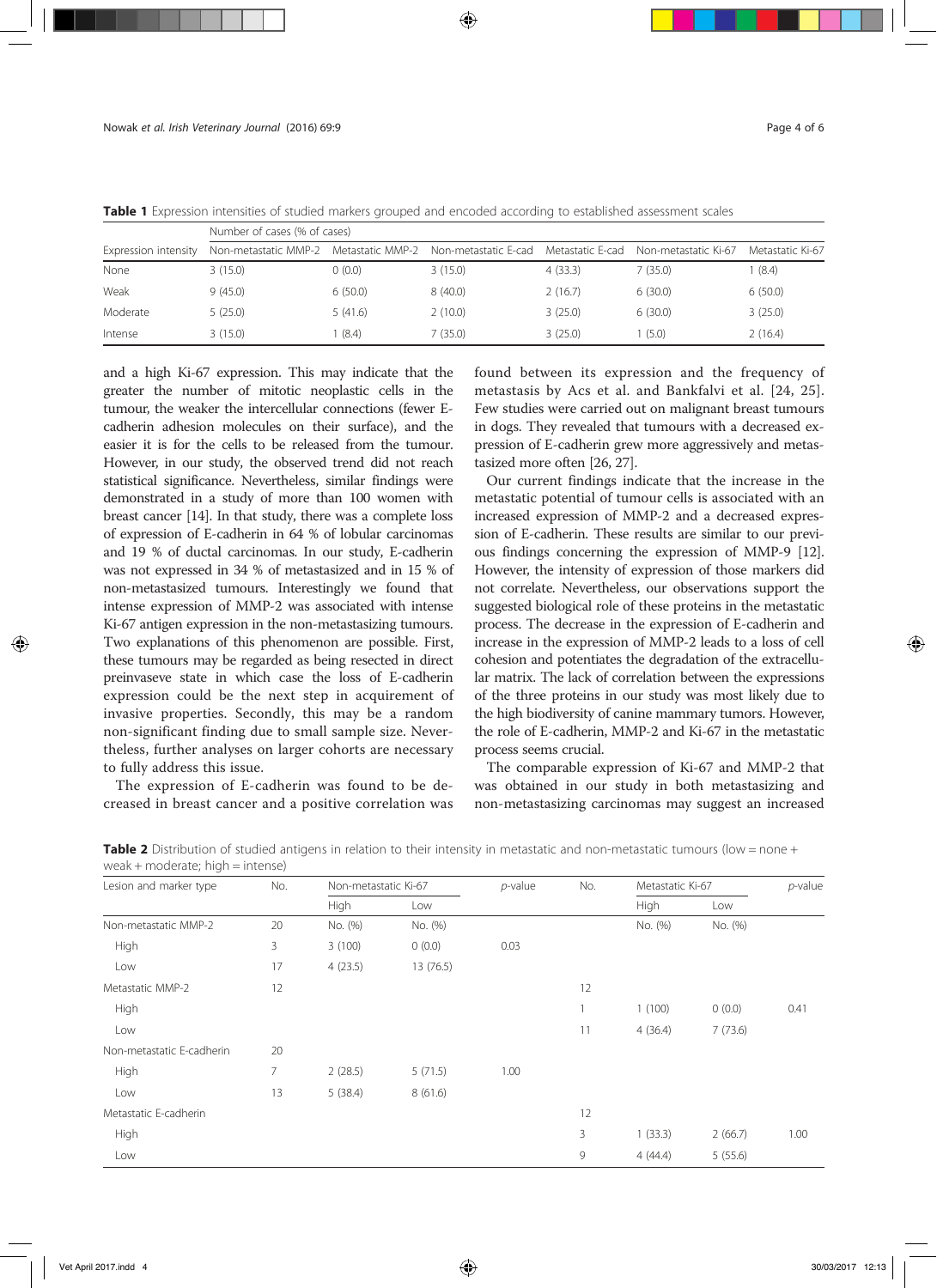

expression of MMP-2 in cells undergoing rapid division. Such co-expression may facilitate the disintegration of the stroma and the spread of rapidly dividing tumour cells. However, more detailed studies using an in vitro approach are warranted to elucidate this matter in canine mammary cancers.

That point of research was mostly addressed in human breast cancer, where the prognostic role of MMPs was intensively studied. Lu et al. [28] analysed 21 cases of mammary carcinomas in women and found that MMP-2 plays an important part in the metastasis of those tumours to regional lymph nodes. In addition, the authors found a significantly higher MMP-2 expression in the metastasis (lymph node) than in the primary tumour. An increased MMP-2 and MMP-9 expression was found in a number of tumours in humans. It is most often associated with unfavorable prognostic factors, such as the clinical advancement of the disease, an infiltration to the surrounding tissues, lymph node metastases and a shortened diseasefree survival [29–35]. However, not all studies associate increased expressions of MMP-9 and MMP-2 in the tumour tissue with a poor prognosis. For example, there was a positive correlation between the presence of macrophages expressing high levels of MMP-9 in colorectal cancer and a decreased number of metastases [36]. Similarly, Zhang et al. [37] analysed close to 100 cases of invasive breast cancer in women and found no correlation between high expression of MMP-9 and adverse prognostic factors.

## Conclusion

We did not show significant differences in MMP-2, Ecadherin and Ki-67 expression between metastatic and non-metastatic tumours due to low number of cases studied, however further experiments are necessary to assess the role of these antigens in the process of canine mammary tumours metastasis. Furthermore, the obtained results may suggest that canine carcinomas may be used as an experimental model for future studies on the mechanism of carcinogenesis and metastasis in humans. Nevertheless, the results of this study should be regarded as preliminary, as the analysis was performed on a small number of cases.

#### Abbreviations

BM, basement membrane; CAM, cellular adhesion molecules; E-cadherin, epithelial-cadherin; ECM, dense extracellular matrix; IL-1, interleukin-1; MMP-2, matrix metalloproteinase 2; N-cadherin, neuronal cadherin; P-cadherin, placental cadherin; PG, prostaglandin; RT, room temperature; TNF-α, tumour necrosis factor alpha; VEGF, vascular endothelial growth factor

#### Funding

This publication was funded by the Foundation for Polish Science.

#### Availability of data and materials

We don't want to share our data and materials, because they are all fully described in manuscript.

### Authors' contributions

MN initiated and planned the study, carried out the immunohistochemical analysis, took the photos, chose the literature and prepared the manuscript. JM prepared the results of the immunohistochemical study and made manuscript corrections. PD carried out the immunohistochemical analysis and made manuscript correction. BP performed the statistical analysis and prepared the manuscript. RC prepared the manuscript and language correction. All authors read and approved the final manuscript.

#### Competing interests

The authors declare that they have no competing interests.